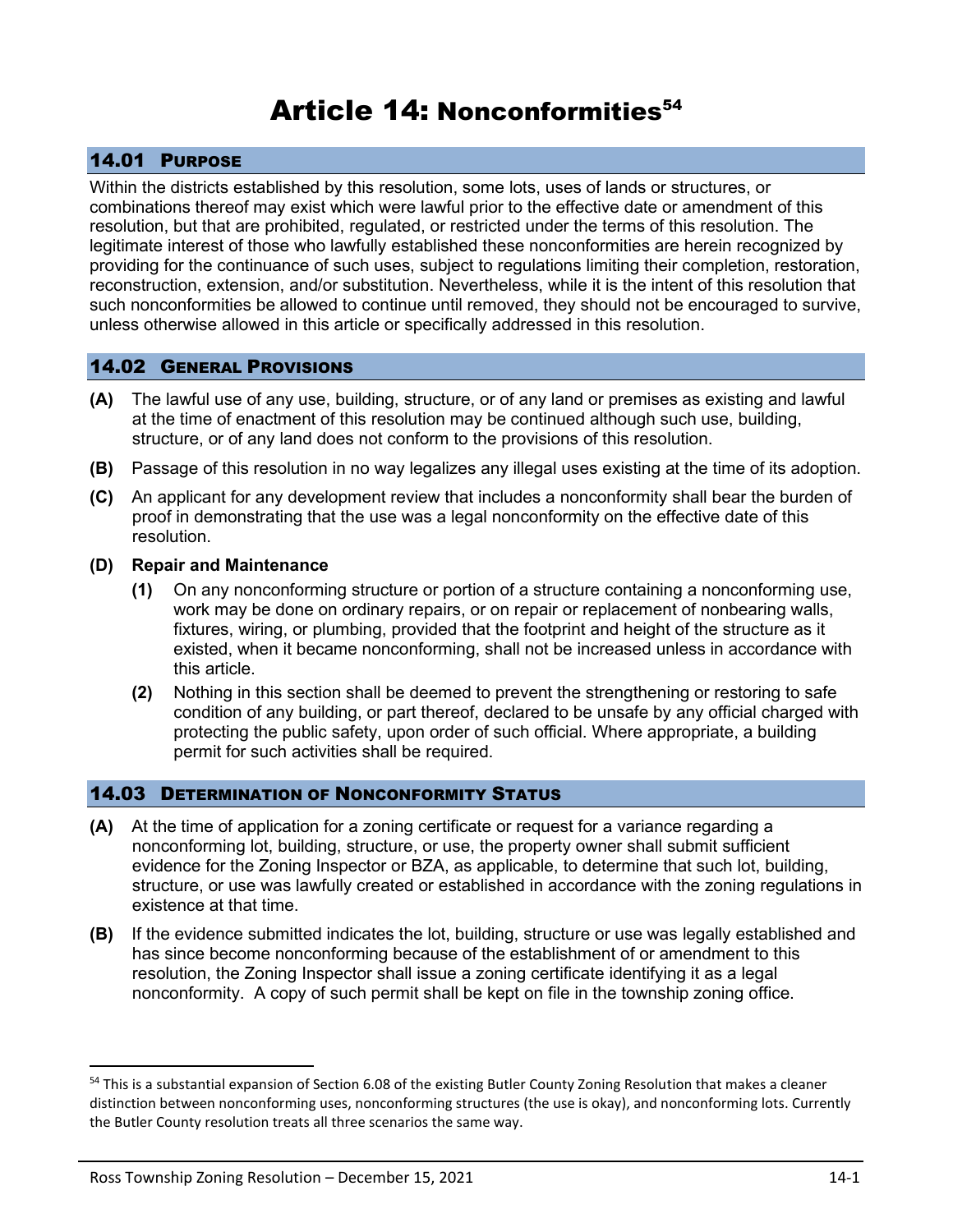## 14.04 NONCONFORMING USES AND VARIANCES

- **(A)** Whenever a nonconforming use has been changed to a conforming use, such use shall no longer be defined as a nonconforming use nor shall the property be returned to the former nonconforming use.
- **(B)** The granting of a variance for a use that otherwise complies with this resolution, shall not create a nonconformity when the variance is granted.
- **(C)** When a property owner or authorized agent is granted a variance for a nonconformity that addresses the nonconformity, the use, structure, or lot, shall no longer be considered nonconforming.
- **(D)** If a property owner or authorized agent is granted a variance for a nonconformity that addresses some nonconformities but additional nonconformities continue, the use, structure, or lot shall still be subject to the provisions of this article

#### 14.05 NONCONFORMING USES

Where, at the time of adoption of this resolution, lawful uses of land or structures exist that would not be permitted by the regulations of this resolution, the uses may be continued, changed, or expanded so long as they remain otherwise lawful and provided:

- **(A)** No such nonconforming uses shall be enlarged or increased, nor extended to occupy a greater area of land that was occupied at the effective date of adoption or amendment of this zoning resolution unless it complies with the provision of Section [14.05\(E\): Expansion of a](#page-1-0)  [Nonconforming Use.](#page-1-0)
- **(B)** No such nonconforming use shall be moved, in whole or in part, to any portion of the lot or parcel other than that occupied by such uses at the effective date of adoption or amendment if this zoning resolution.
- **(C)** No additional structures shall be constructed on a lot with a nonconforming use unless such new structure complies with the requirements of this resolution and the applicable zoning district.

## **(D) Change or Substitution of Nonconforming Use**

- **(1)** A nonconforming use of a building, structure, or land shall not be changed or substituted to another nonconforming use unless the BZA, as part of a variance application, finds that the use proposed is equally appropriate or more appropriate to the district than the existing nonconforming use, and that the use proposed is in less conflict with the character of uses permitted in the applicable zoning district than the existing nonconforming use. In permitting such change or substitution, the BZA may require appropriate conditions and safeguards in accordance with other provisions of this resolution.
- **(2)** Whenever a nonconforming use is changed to a less intensive use, such use shall not thereafter be changed to a more intensive nonconforming use.

#### <span id="page-1-0"></span>**(E) Expansion of a Nonconforming Use**

**(1)** Notwithstanding the foregoing provisions to the contrary, the usable area of a nonconforming residential use may be increased or improved, regardless of the applicable zoning district.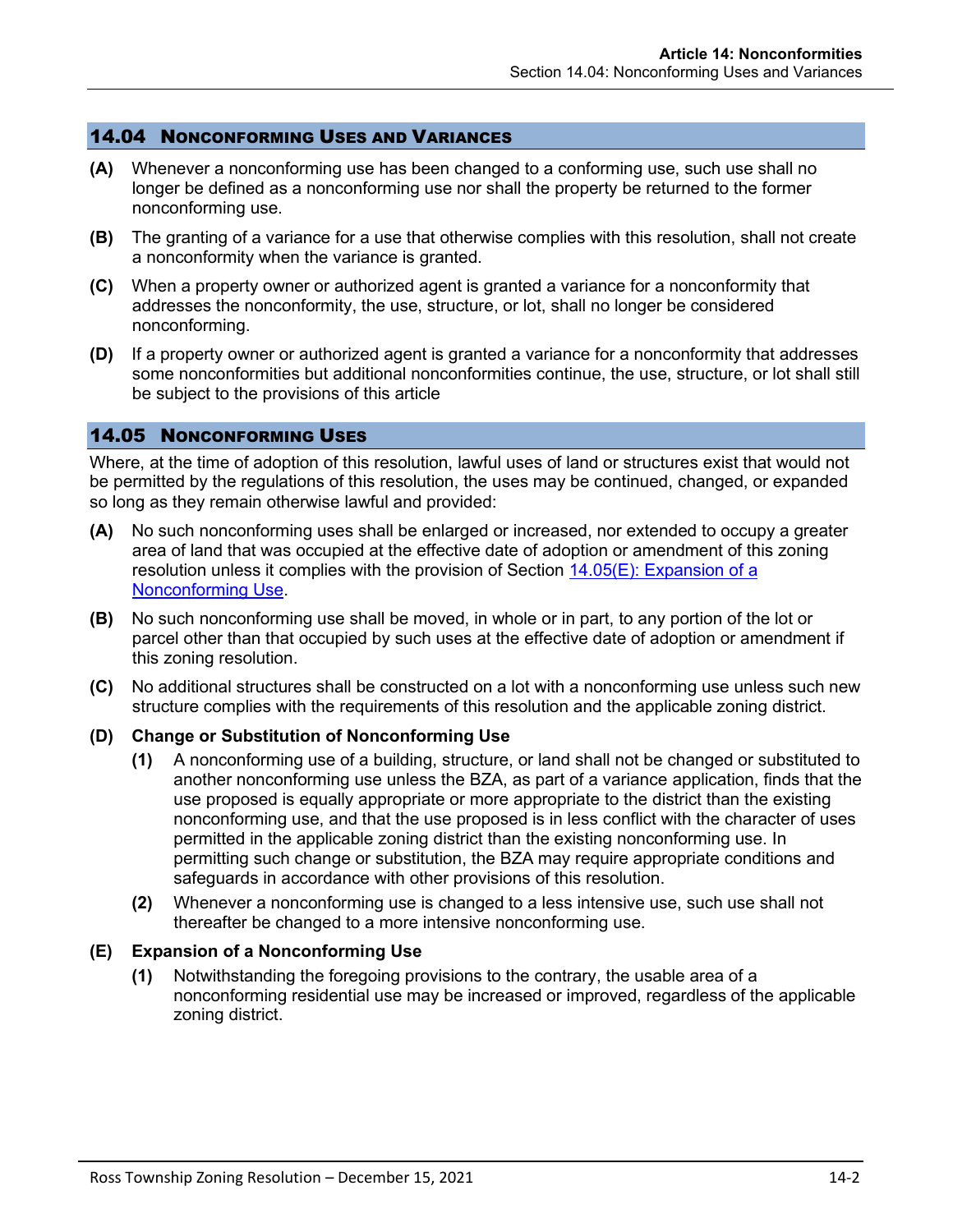- **(2)** Notwithstanding the foregoing provisions to the contrary, the usable area of a nonconforming, nonresidential use may be increased or improved, regardless of the applicable zoning district, where the owner of such use can demonstrate through application to the BZA that the manner in which the useable area of the nonconforming use will be increased or improved will have minimal adverse impact upon adjacent properties and other permitted land uses in the surrounding neighborhood or can be made compatible with the adjacent properties and the uses in the surrounding neighborhood upon compliance with specified conditions.
- **(3)** Variances to expand a nonconforming uses into a required setback or to otherwise vary a regulation that applies to the subject site shall be prohibited.
- **(4)** The BZA shall review a request to expand a nonconforming use pursuant to the variance procedure in Section 3.06: Variance or Conditional Use, and shall be subject to the review criteria of this section.

# **(F) Existing Use Reclassified as a Conditional Use**

In the event an existing use that was permitted by right at the time the use was established is thereafter reclassified as a conditional use for applicable district due to a zoning text amendment, such use shall be considered to be an approved conditional use without any further action. However, any subsequent change to such use shall require review and approval by the BZA in accordance with this article.

# **(G) Termination of Nonconforming Uses**

## **(1) Termination of Use through Discontinuance**

When any nonconforming use is voluntarily discontinued or abandoned for two years<sup>55</sup> or more, any new use shall not thereafter be used except in conformity with the regulations of the district in which it is located, and the nonconforming use may not thereafter be resumed. The intent to continue a nonconforming use shall not be evidence of its continuance.

## **(2) Termination of Use by Damage or Destruction**

- **(a)** If a nonconforming residential use is damaged or destroyed to any extent, such structure and use may be reestablished, restored, or reconstructed on the same lot. Such reestablishment, restoration, or reconstruction of the use shall require the issuance of a zoning certificate. 56
- **(b)** If a nonconforming, nonresidential use is damaged, but not to an extent greater than 50% of the principal structure's value, such structure and use may be reestablished, restored, or reconstructed on the same lot to the same size and intensity of use as was previously existing immediately prior to the damage or destruction. Such reestablishment, restoration, or reconstruction of the use shall require the issuance of a zoning certificate.
- **(c)** If a nonconforming, nonresidential use is damaged beyond 50% of the principal structure's value, such structure and use may only be reestablished, restored, or reconstruction with approval by the BZA after consideration of surrounding uses and the impact of the nonconforming use.

<sup>&</sup>lt;sup>55</sup> The two-year time limit is one that is established for townships in state law.

<sup>&</sup>lt;sup>56</sup> This will allow a home to be rebuilt regardless of the level of damage. This is not in the county resolution but is intended to help allow people to finance homes since banks have cracked down on financing nonconforming houses.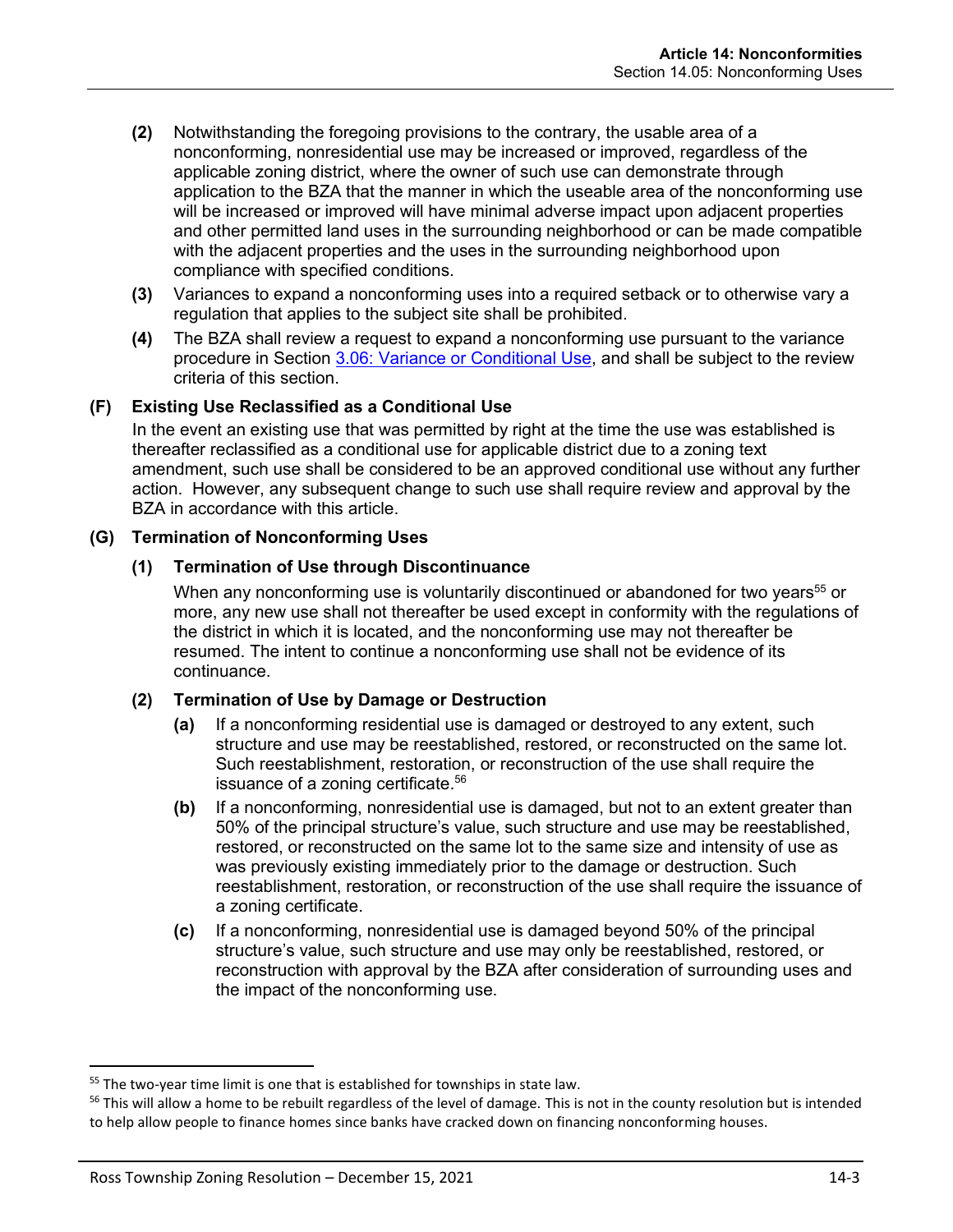# **14.06 NONCONFORMING STRUCTURES AND SITES**<sup>57</sup>

A nonconforming building or structure may continue to be used or occupied by a use permitted applicable zoning district so long as it remains otherwise lawful and does not constitute a public nuisance, subject to the following provisions:

- **(A)** Any nonconforming structure or site may be enlarged, maintained, repaired, or altered provided, however, no such enlargement, maintenance, repair or alteration shall either create an additional nonconformity or increase the degree of the existing nonconformity of all or any part of such structure or site, unless otherwise specified in this resolution.
- **(B)** A nonconforming structure shall not be relocated in whole or in part to any other location on the same or any other lot unless the entire structure shall thereafter conform to the regulations of the applicable zoning district after being relocated.
- **(C)** The principal use of a nonconforming building may be changed to any other use permitted in the applicable zoning district as long as the new use complies with all regulations of this resolution specified for such use, except the regulations to which the building did not conform prior to the change in use.
- **(D)** The governmental acquisition of a portion of a lot for a public purpose that results in reduction in a required yard or building setback below that required in the applicable zoning district shall not render a structure nonconforming.

#### **(E) Damage or Destruction of a Nonconforming Structure Containing a Conforming Use**

- **(1)** If a nonconforming structure is damaged and/or completely destroyed, the owner may rebuild the structure to the same height, and setbacks as the original nonconforming structure as it existed prior to the damage or destruction. Such work shall require the owner to submit an application for, and receive an approved, zoning certificate.
- **(2)** If an owner rebuilds a legally nonconforming structure, they may expand the structure provided any expansion or change does not increase the nonconformity that existed prior to the damage.
- **(3)** If the owner voluntarily removes the structure or reduces the nonconformity, that owner shall not be permitted to rebuild the structure to the original height, size, or setback and shall be required to bring the structure into compliance with these regulations to the maximum extent feasible.

## 14.07 NONCONFORMING LOTS OF RECORD

A nonconforming lot of record may be used in accordance with this section.

## **(A) Nonconforming Lots of Record in Residential Districts**

- **(1)** If an existing lot of record in residential district is occupied by a dwelling, such dwelling shall be maintained and may be repaired, modernized or altered, provided that:
	- **(a)** The building shall not be enlarged in floor area unless the enlarged section(s) complies with all regulations of this resolution, with the exception of the lot area and the lot width regulations.
	- **(b)** The number of dwelling units shall not be increased unless in conformance with this resolution.

<sup>&</sup>lt;sup>57</sup> This are buildings that don't meet setbacks, heights, parking, etc. but where the use is permitted in the applicable district.